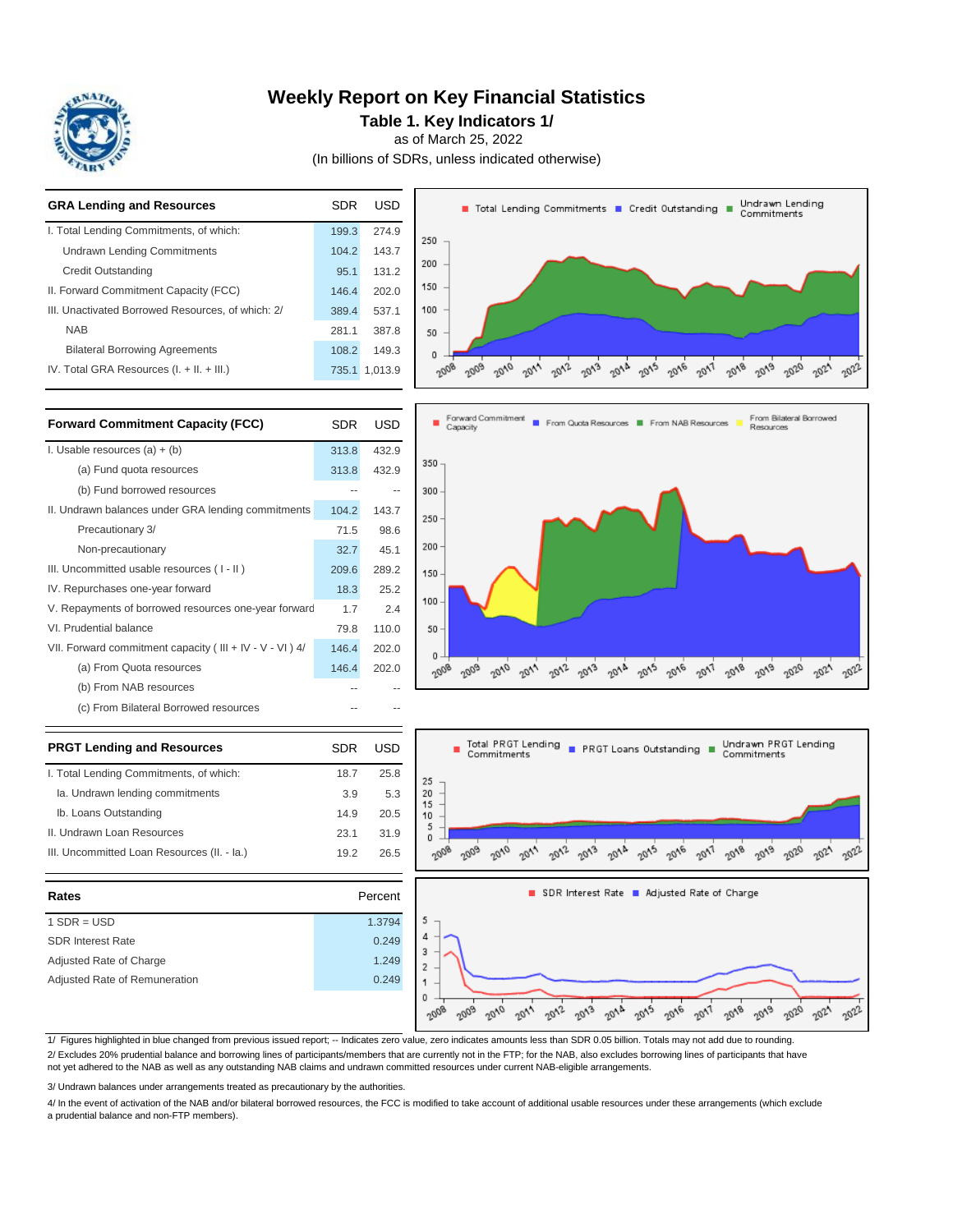#### **Table 2a. Use of GRA Resources 1/**

as of March 25, 2022

(In billions of SDRs, unless indicated otherwise)



2/ Includes outstanding credit under the former Compensatory Financing Facility; for the chart also includes outstanding credit under the former 1/ Figures highlighted in blue changed from previous issued report; -- Indicates zero value, zero indicates amounts less than SDR 0.05 billion. Totals may not add due to rounding.

Emergency Post Conflict and Natural Disaster Assistance policy.

3/ Members with current arrangements are bolded.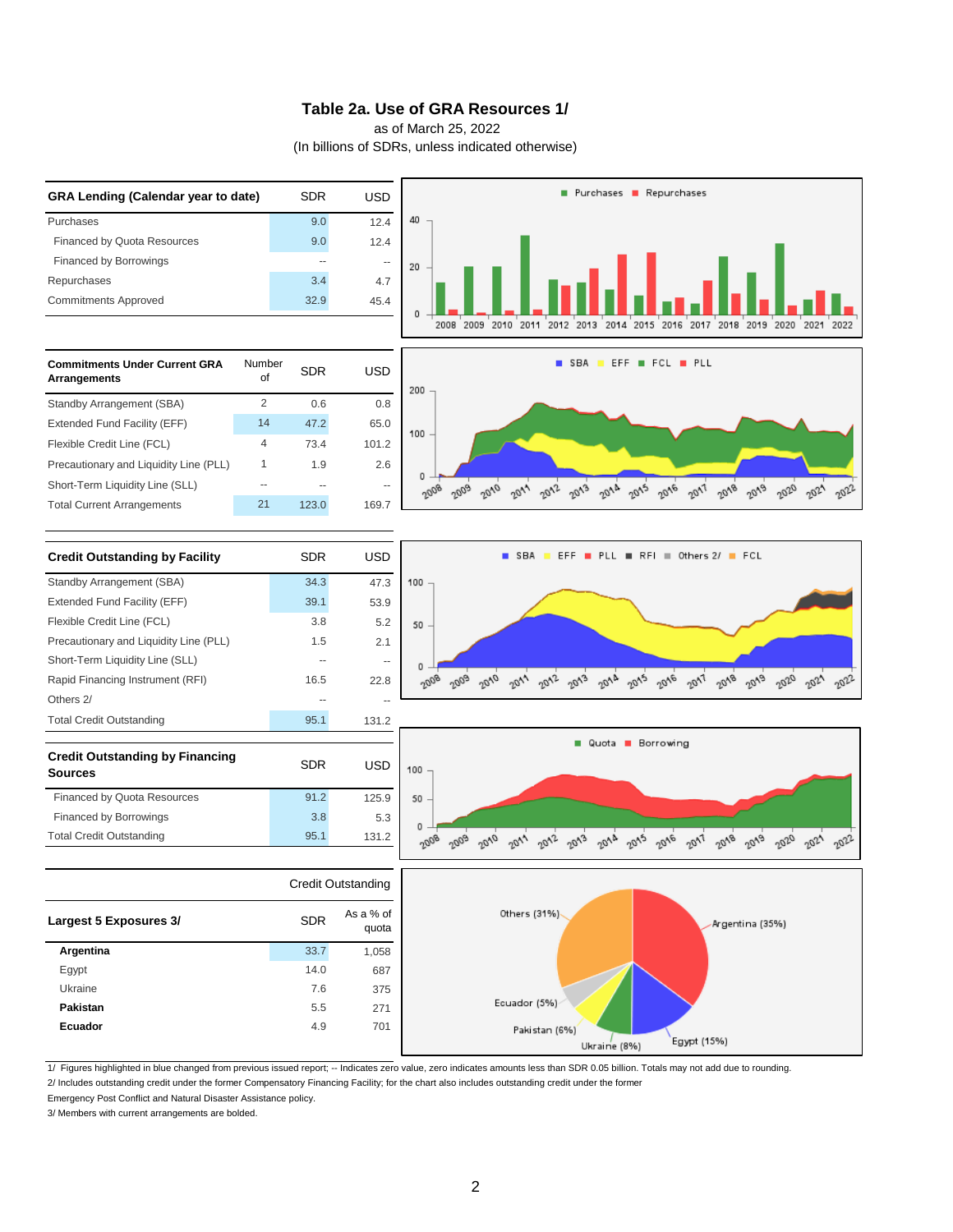# **Table 2b. Current Financial Arrangements (GRA)**

as of March 25, 2022

(In millions of SDRs, unless indicated otherwise) 1/

|                                                                                                                                           |                    |                   |                 | <b>Credit Outstanding</b> |                    | Period of Arrangement |                    |
|-------------------------------------------------------------------------------------------------------------------------------------------|--------------------|-------------------|-----------------|---------------------------|--------------------|-----------------------|--------------------|
| Member                                                                                                                                    | Amount<br>Commited | Amount<br>Undrawn | Amount<br>Drawn | Amount<br>2/              | As a % of<br>Quota | Effective<br>Date     | Expiration<br>Date |
| <b>Standby Arrangement (2)</b>                                                                                                            | 611                | 155               | 456             | 740                       |                    |                       |                    |
| Armenia                                                                                                                                   | 309                | 26                | 283             | 351                       | 273                | 17-May-19             | 16-May-22          |
| Senegal                                                                                                                                   | 302                | 129               | 173             | 388                       | 120                | 07-Jun-21             | 06-Dec-22          |
| <b>Extended Fund Facility (14)</b>                                                                                                        | 47,156             | 32,525            | 14,632          | 48,240                    |                    |                       |                    |
| Argentina                                                                                                                                 | 31,914             | 24,914            | 7,000           | 33,734                    | 1,058              | 25-Mar-22             | 24-Sep-24          |
| <b>Barbados</b>                                                                                                                           | 322                | 17                | 305             | 305                       | 323                | 01-Oct-18             | 30-Sep-22          |
| Cameroon                                                                                                                                  | 322                | 184               | 138             | 138                       | 50                 | 29-Jul-21             | 28-Jul-24          |
| Costa Rica                                                                                                                                | 1,237              | 1,031             | 206             | 576                       | 156                | 01-Mar-21             | 31-Jul-24          |
| Ecuador                                                                                                                                   | 4,615              | 1,207             | 3,408           | 4,889                     | 701                | 30-Sep-20             | 29-Dec-22          |
| <b>Equatorial Guinea</b>                                                                                                                  | 205                | 176               | 29              | 77                        | 49                 | 18-Dec-19             | 17-Dec-22          |
| Ethiopia                                                                                                                                  | 752                | 662               | 90              | 391                       | 130                | 20-Dec-19             | 19-Dec-22          |
| Gabon                                                                                                                                     | 389                | 308               | 81              | 666                       | 308                | 28-Jul-21             | 27-Jul-24          |
| Jordan                                                                                                                                    | 1,070              | 480               | 590             | 1,088                     | 317                | 25-Mar-20             | 24-Mar-24          |
| Kenya                                                                                                                                     | 1,248              | 773               | 475             | 475                       | 88                 | 02-Apr-21             | 01-Jun-24          |
| Moldova                                                                                                                                   | 267                | 229               | 38              | 242                       | 140                | 20-Dec-21             | 19-Apr-25          |
| Pakistan                                                                                                                                  | 4,268              | 2,124             | 2,144           | 5,500                     | 271                | 03-Jul-19             | 02-Oct-22          |
| Seychelles                                                                                                                                | 74                 | 26                | 48              | 81                        | 354                | 29-Jul-21             | 28-Mar-24          |
| Suriname                                                                                                                                  | 473                | 394               | 79              | 79                        | 61                 | 22-Dec-21             | 21-Dec-24          |
| Flexible Credit Line (4)                                                                                                                  | 73,368             | 69,618            | 3,750           | 3,750                     |                    |                       |                    |
| Chile 3/                                                                                                                                  | 17,443             | 17,443            | --              | --                        |                    | 29-May-20             | 28-May-22          |
| Colombia 3/                                                                                                                               | 12,267             | 8,517             | 3,750           | 3,750                     | 183                | 01-May-20             | 30-Apr-22          |
| Mexico 3/                                                                                                                                 | 35,651             | 35,651            | ۵.              | --                        | --                 | 19-Nov-21             | 18-Nov-23          |
| Peru 3/                                                                                                                                   | 8,007              | 8,007             | $\overline{a}$  | $\overline{a}$            | $\overline{a}$     | 28-May-20             | 27-May-22          |
| Precautionary and Liquidity Line (1)                                                                                                      | 1,884              | 1,884             | --              | 377                       |                    |                       |                    |
| Panama 3/                                                                                                                                 | 1,884              | 1,884             | --              | 377                       | 100                | 19-Jan-21             | 18-Jan-23          |
| <b>Total Current GRA Arrangements (21)</b>                                                                                                | 123,019            | 104,182           | 18,838          | 53,106                    |                    |                       |                    |
| Memorandum Items:<br>Credit outstanding from members without current arrangement and outright disbursements.<br>Total Credit Outstanding. |                    |                   |                 | 41,982<br>95,088          |                    |                       |                    |

1/ -- Indicates zero value, zero indicates amounts less than SDR 0.5 million. Totals may not add due to rounding.

2/ Includes Credit Outstanding under expired arrangements and outright disbursements. 3/ The undrawn commitment of the arrangement is treated as precautionary by the authorities.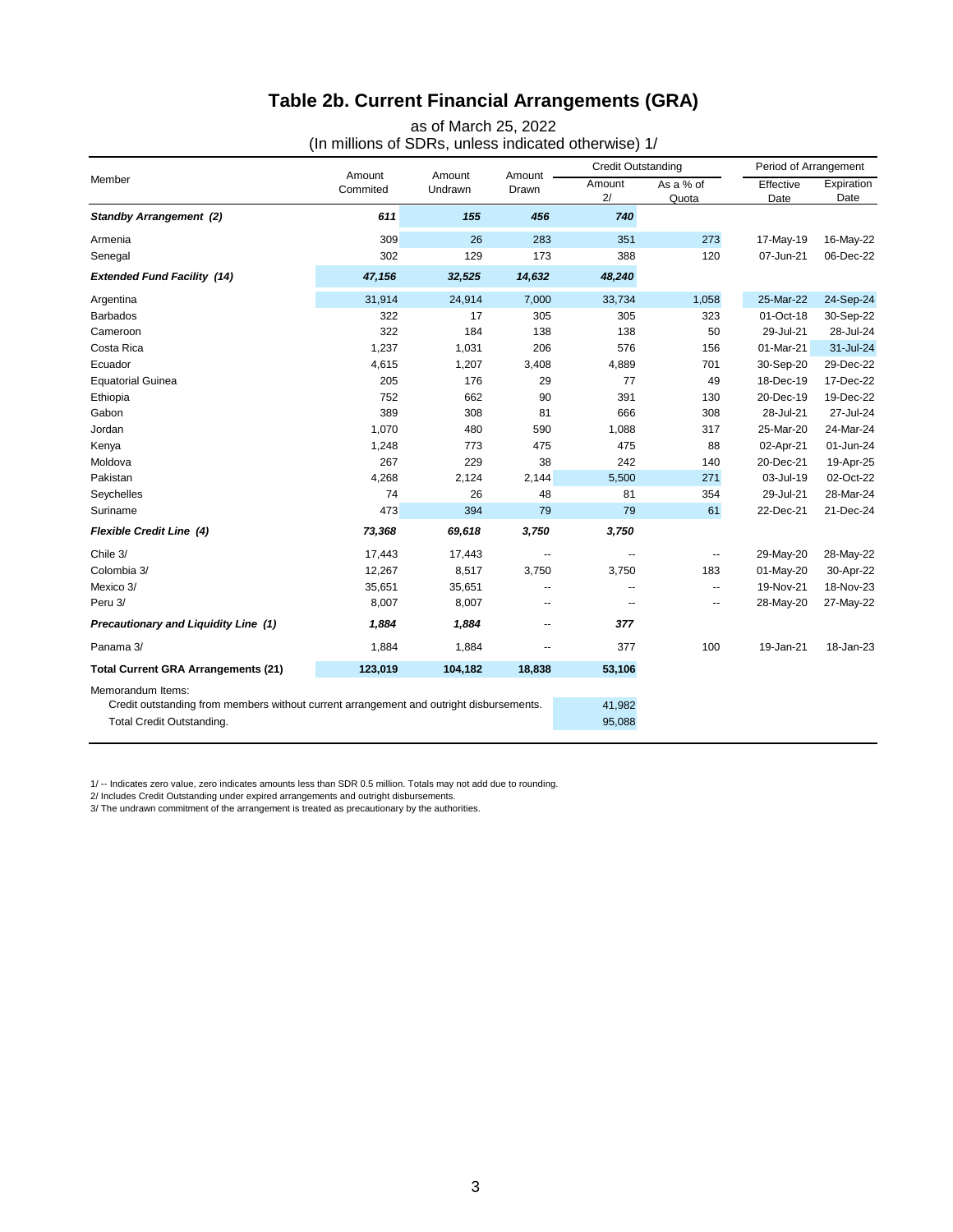#### **Table 3a. Use of Concessional PRGT Resources 1/**

as of March 25, 2022

(In millions of SDRs, unless indicated otherwise)



1/ Figures highlighted in blue changed from previous issued report; -- Indicates zero value, zero indicates amounts less than SDR 0.05 million.Totals may not add due to rounding.

2/ The last commitment under the old ESF-HAC Facility expired on December 3, 2011.

3/ Includes outstanding and overdue loans under the (former) Structural Adjustment Facility and Trust Fund.

4/ Members with current arrangements are bolded.